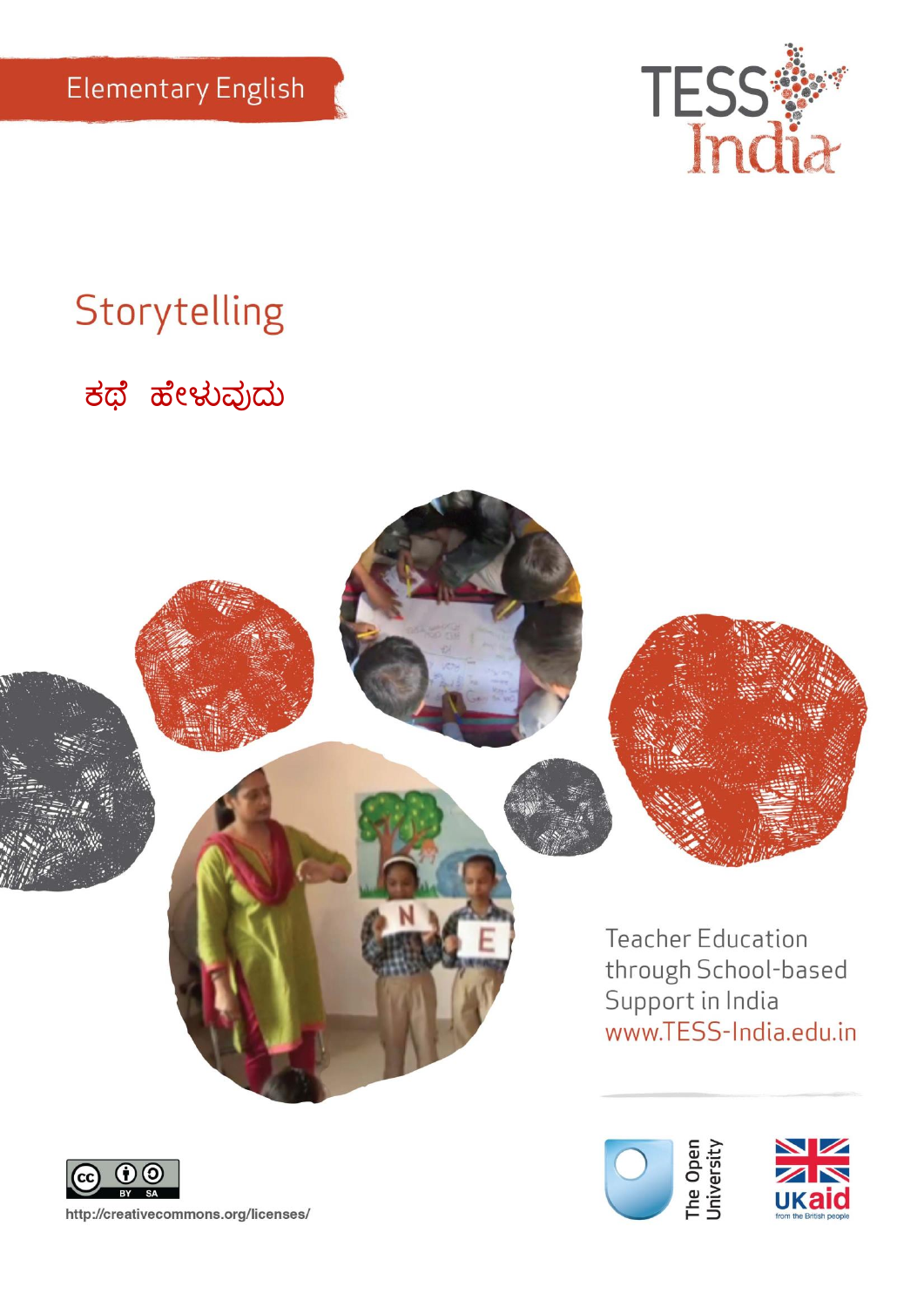ರಾಷ್ಟ್ರೀಯ ಪಠ್ಯಕ್ರಮ ಚೌಕಟ್ಟು (NCF 2005) ಮತ್ತು ಶಿಕ್ಷಕರ ಶಿಕ್ಷಣದ ರಾಷ್ಟ್ರೀಯ ಪಠ್ಯಕ್ರಮ ಚೌಕಟ್ಟು (2009)ಗಳು ಭಾರತದಲ್ಲಿನ ಶಿಕ್ಷಣಕ್ಕಾಗಿ . ಮಹಾದಾಸೆಯ ದೃಷ್ಠಿಕೋನವನ್ನು ನೀಡಿವೆ. ಇದರಲ್ಲಿ ಎಲ್ಲಾ ಶಾಲೆಗಳು ಸದೃಢವಾದ ಕಲಿಕಾ ವಾತಾವರಣವನ್ನು ಒದಗಿಸುತ್ತವೆ. ಈ ದೃಷ್ಟಿ ಕೋನವನ್ನು ಸಾಕಾರಗೊಳಿಸಲು ಶಿಕ್ಷಕರಿಗೆ ಹಾಗೂ ಶಿಕ್ಷಕ ಶಿಕ್ಷಕರಿಗೆ(ತರಬೇತುದಾರರಿಗೆ) ಸಹಾಯ ಹಸ್ತ ನೀಡುವುದೇ ಟೆಸ್ - ಇಂಡಿಯಾ OERನ ಮುಖ್ಯ ಉದ್ದೇಶವಾಗಿದೆ. ಈ ಉದ್ದೇಶವನ್ನು ಈಡೇರಿಸಲು ಶಿಕ್ಷಕರನ್ನು 'ವಿದ್ಯಾರ್ಥಿ'ಗಳೆಂದು ಪರಿಗಣಿಸಿ ಅವರು ತಮ್ಮ ವೃತ್ತಿಯಲ್ಲಿ ಅವಶ್ಯಕವಿರುವ ಸಾಧನ ಹಾಗೂ ವಿಧಾನಗಳನ್ನು ಬೆಳೆಸಿಕೊಳ್ಳುವಲ್ಲಿ ನೈಪುಣ್ಯತೆಯನ್ನು ಹೊಂದುವಂತೆ, ಬೋಧನೆಯ ಮತ್ತು ಕಲಿಕೆಯ ವಿಧಾನಗಳಲ್ಲಿ ಸಕ್ರಿಯವಾಗಿ ತೊಡಗಿಸಿಕೊಳ್ಳಲು ಸಹಾಯವಾಗುವಂತೆ ಸಂಪನ್ಮೂಲ ರಚಿಸಲಾಗಿದೆ. OER ಮುಖ್ಯ ಲಕ್ಷಣವೆಂದರೆ ಶಿಕ್ಷಕರು ಘಟಕಗಳನ್ನು, ವೈಯಕ್ತಿಕ ಚಟುವಟಿಕೆಗಳನ್ನು, ಕೇಸ್ ಸ್ಪಡಿಗಳನ್ನು ಬಳಸಿ, ಅವರ ವೃತ್ತಿ ಕೌಶಲ್ಯವನ್ನು ವೃದ್ಧಿಸಿಕೊಂಡು ಅವುಗಳನ್ನು ನೂತನ ಸಂದರ್ಭಗಳಿಗೆ ಮತು ವಿಷಯಗಳಿಗೆ ಅನ್ವಯಿಸುವುದು.

ಎಲ್ಲಾ ವಿಷಯಗಳಿಗೂ ಹಾಗೂ ಎಲ್ಲಾ ಹಂತಗಳಿಗೂ ಅನ್ವಯವಾಗುವ ಈ ಪ್ರಮುಖ ಸಂಪನ್ಮೂಲಗಳು, ಭಾರತದ ಶಿಕ್ಷಣ ನೀತಿ ಮತ್ತು ಟೆಸ್ ಇಂಡಿಯಾ OERನಲ್ಲಿನ ಮಾದರಿಯಂತೆ, ಶಿಕ್ಷಕರಿಗೆ ಶ್ಶೆಕ್ಷಣಿಕ ಕ್ಷೇತ್ರದಲ್ಲಿನ ಪ್ರಮುಖ ವಿಧಾನಗಳ ಬಗ್ಗೆ ಮುಂದುವರಿದ ಪ್ರಾಯೋಗಿಕ ಸಲಹೆಗಳನ್ನು ನೀಡುತ್ತವೆ. ಟೆಸ್ ಇಂಡಿಯಾದ ಪ್ರಾಯೋಗಿಕ ತತ್ವಗಳನ್ನೊಳಗೊಂಡಂತೆ ವಿದ್ಯಾರ್ಥಿಗಳನ್ನು ಸಂಘಟಿಸುವ ವಿಧಾನಗಳು, ಕಲಿಕಾ ಚಟುವಟಿಕೆಗಳು ಮತ್ತು ಶಿಕ್ಷಕ- ವಿದ್ಯಾರ್ಥಿ ಮತ್ತು ವಿದ್ಯಾರ್ಥಿ –ವಿದ್ಯಾರ್ಥಿಗಳ ನಡುವಿನ ಒಡನಾಟವನ್ನು ಏರ್ಪಡಿಸುವ ವಿಧಾನಗಳನ್ನು ಒಳಗೊಂಡಿದೆ. ಶಿಕ್ಷಕರಿಗೆ ಹಾಗೂ ಶಿಕ್ಷಕ ಶಿಕ್ಷಕರಿಗೆ(ತರಬೇತುದಾರರಿಗೆ) ವೆಬ್ಸೈಟ್ ನಲ್ಲಿ ಈ ಪ್ರಮುಖ ಸಂಪನ್ಮೂಲಗಳು ಲಭ್ಯವಿದೆ.

#### **ವೀಡಿಯೀ ಸಂಪನ್ಮೂಲಗಳು**

ಟೆಸ್ ಇಂಡಿಯಾದವರು ತಯಾರಿಸಿದ ವೀಡಿಯೋ ಕ್ತಿಪ್ಗಳ ಸಮೂಹವು ತರಗತಿಯಲ್ಲಿನ ಭಾಗವಹಿಸುವಿಕೆಯ ಪ್ರಮುಖ ತಂತ್ರಗಳನ್ನು ವಿವರಿಸುತ್ತವೆ. (ಪ್ರಮುಖ ಸಂಪನ್ಮೂಲಗಳ ವಿಷಯಗಳಿಗೆ ಸರಿಹೊಂದುವಂತೆ) ಶಿಕ್ಷಕರು ಹಾಗೂ ವಿದ್ಯಾರ್ಥಿಗಳು ಭಾಗವಹಿಸುವಿಕೆಯ ಅಭ್ಯಾಸಗಳನ್ನು, ಭಾರತೀಯ ತರಗತಿಗಳಲ್ಲಿ ಬಳಸುವುದನ್ನು ಈ ಕ್ಲಿಪ್ ಗಳಲ್ಲಿ ನಾವು ಕಾಣಬಹುದಲ್ಲದೇ, ನಿರ್ದಿಷ್ಟ ಕ್ರಿಯೆಗಳನ್ನು ಹಾಗೂ ನಡತೆಗಳನ್ನು ವೀಕ್ಷಕರು ಗುರುತಿಸಲು ವೀಕ್ಷಕ ವಿವರಣೆಯನ್ನು ಕೇಳಬಹುದು. ಈ ವೀಡಿಯೋ ಕ್ಲಿಪ್1ಳನ್ನು ಹಿಂದಿ ತರಗತಿಗಳಲ್ಲಿ ಚಿತ್ರೀಕರಿಸಿದ್ದು, ವಿವಿಧ ರಾಜ್ಯಗಳಿಗೆ ಅನುಗುಣವಾಗಿ ವೀಕ್ಷಕ ವಿವರಣೆಯನ್ನು ಭಾಷಾಂತರಿಸಲಾಗಿದೆ. ಈ ವೀಡಿಯೋ ಕ್ಲಿಪ್1ಳಿಗೆ ಲಿಂಕ್1ಳನ್ನು ವೀಡಿಯೋ ಚಿತ್ರದ ಮೂಲಕ OERಗಳಲ್ಲಿ ನಿರ್ದಿಷ್ಪ ಸ್ಥಳಗಳಲ್ಲಿ ತೋರಿಸಿದ್ದು, ಅಂತರ್ಜಾಲದ ಮೂಲಕ ಬಳಕೆದಾರರು ಇದನ್ನು ಬಳಸಬಹುದಾಗಿದೆ. ಈ ವೀಡಿಯೋ ಕ್ಲಿಪ್ಗಳನ್ನು ಟ್ಯಾಬ್ಜೆಟ್, ಪಿಸಿ, ಡಿ.ವಿ.ಡಿ, ಮೊಬ್ಶೆಲ್ ಫೋನ್ಗಳಲ್ಲಿ ಹಾಗೂ ಎಸ್.ಡಿ ಕಾರ್ಡ್ ಮೂಲಕ ಬಳಸಲು ಬಳಕೆದಾರರು ಇವುಗಳನ್ನು ಡೌನ್ಲೋಡ್ ಮಾಡಬಹುದಾಗಿದೆ. ([http://www.tess-india.edu.in/\)](http://www.tess-india.edu.in/)

#### *Version 2.0 EE05TESSKNV1*

*Except for third party materials and otherwise stated, this content is made available under a Creative Commons Attribution-ShareAlike licence: http://creativecommons.org/licenses/by-sa/3.0/*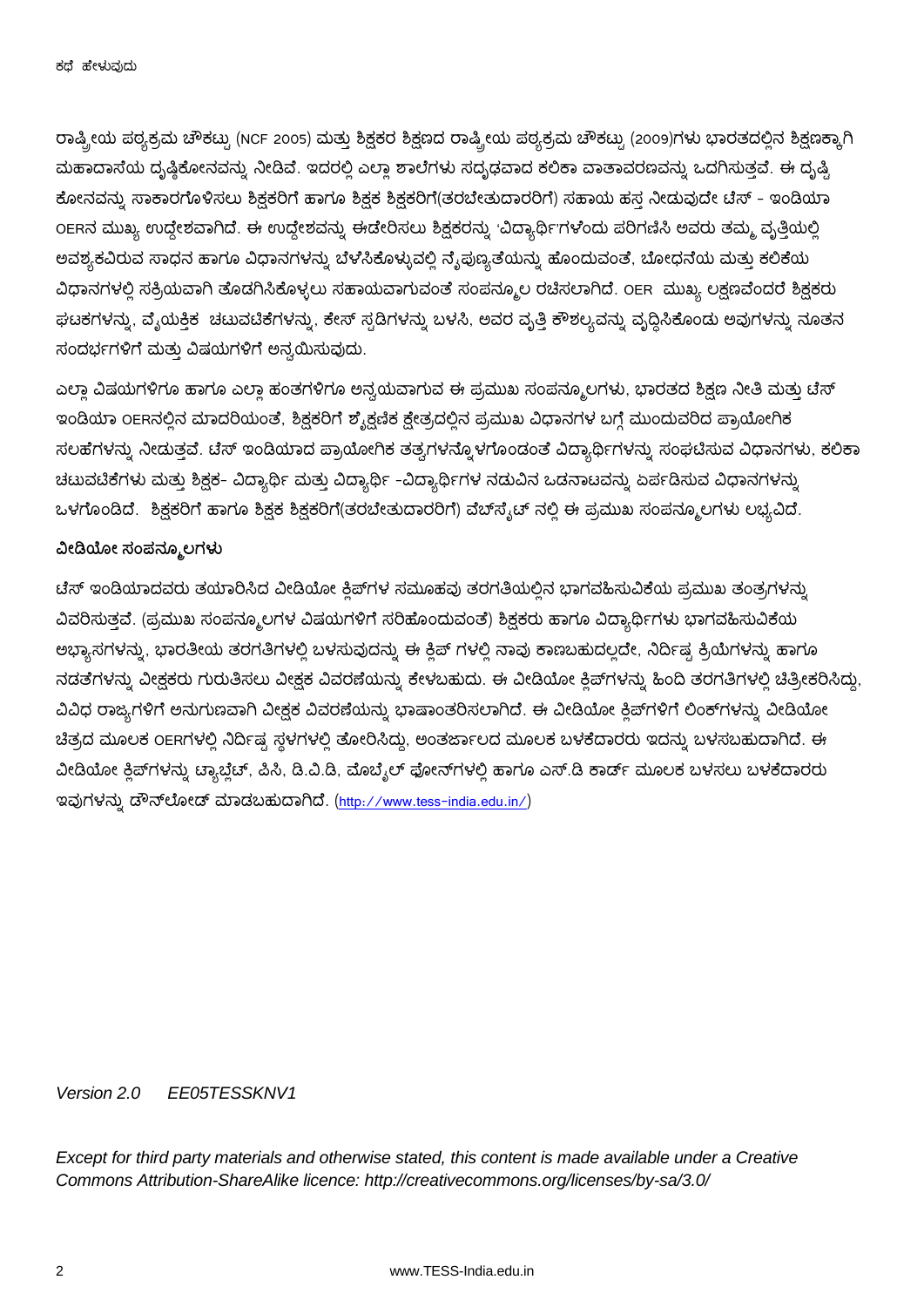# What this unit is about

The aim of this unit is to develop your skills in using English for storytelling.

Storytelling can be a powerful teaching method because you, the teacher, are in direct communication with your students. Stories and storytelling require only one resource – you.

Storytelling allows you to ask open questions, such as 'What do you think will happen next?' and 'Why do you think he does this?', that encourage students to think, recall, reflect, imagine and respond. All of these develop their language skills. Experienced teachers know that students will remember language very well, and try to use it, when they hear it in a story.

It is good practice to tell and read stories regularly in the classroom because these are learning opportunities as well as fun occasions. In India we are fortunate to have many stories from folklore and tradition that teachers can use to promote language learning. When you tell stories in your classroom it will be natural and expected to mix local languages and English, especially in the early years of school.

## ಈ ಘಟಕದಲ್ಲೇನಿದೆ ?

ಈ ಘಟಕದ ಮುಖ್ಯ ಉದ್ದೇಶ ಇಂಗ್ಲಿಷಿನಲ್ಲಿ ಕಥೆ ಹೇಳುವ ಸಾಮರ್ಥ್ಯವನ್ನು ಬೆಳೆಸುವುದಾಗಿದೆ. ನೀವು ವಿದ್ಯಾರ್ಥಿಗಳೊಂದಿಗೆ ನೇರ ಸಂವಹನ ಮಾಡುವುದರಿಂದ, ಕಥೆ ಹೇಳುವುದು ಒಂದು ಬಹಳ ಶಕಿಯುತವಾದ ಬೋಧನಾ ವಿಧಾನವಾಗಿರುವುದು. ಕಥೆಗಳಿಗೆ ಮತು ಕಥೆ ಹೇಳಲು ಬೇಕಾಗಿರುವುದು ಒಂದೇ ಒಂದು ಸಂಪನ್ಮೂಲ ಅದೆಂದರೆ - ನೀವು.

ಕಥೆ ಹೇಳುವುದು ಮುಕ್ತ ಪ್ರಶ್ನೆಗಳನ್ನು ಕೇಳಲು ಅವಕಾಶ ಕಲ್ಪಿಸುತ್ತದೆ. ಉದಾ: 'ಈ ಕಥೆಯಲ್ಲಿ ಮುಂದೇನಾಗಬಹುದು?' 'ಅವನು ಯಾಕೆ ಹೀಗೆ ಮಾಡುತ್ತಾನೆ ? ಮುಂತಾದ ಪ್ರಶ್ನೆಗಳು ಮಕ್ಕಳನ್ನು ಯೋಚನೆಗೆ ಹಚ್ಚಲು, ಮೆಲುಕು ಹಾಕಲು, ಆತ್ಮಾವಲೋಕನ ಮಾಡಿಕೊಳ್ಳಲು, ಮತ್ತು ಅಭಿಪ್ರಾಯ ವ್ಯಕ್ತಪಡಿಸಲು ಅನುವು ಮಾಡಿಕೊಡುತ್ತವೆ. ಇವೆಲ್ಲಾ ಅವರ ಭಾಷಾ ಕೌಶಗಳನ್ನು ವೃದ್ಧಿಪಡಿಸುತ್ತವೆ. ಅನುಭವೀ ಶಿಕ್ಷಕರಿಗೆ ಗೊತ್ತಿರುವ ಹಾಗೆ, ಭಾಷೆಯನ್ನು ಕಥೆಗಳ ಮೂಲಕ ಕೇಳಿಸಿಕೊಂಡಾಗ, ಮಕ್ಕಳು ಆ ಭಾಷೆಯನ್ನು ನೆನಪಿನಲ್ಲಿಟ್ನುಕೊಳ್ಳುತ್ತಾರೆ ಮತ್ತು ಬಳಸಲು ಪ್ರಯತ್ತಪಡುತ್ತಾರೆ. ಕಥೆಗಳನ್ನು ತರಗತಿಗಳಲ್ಲಿ ನಿರಂತರವಾಗಿ ಹೇಳುವುದು ಮತ್ತು ಓದುವುದು ಒಳ್ಳೆಯ ಕ್ರಿಯೆ. ಯಾಕೆಂದರೆ, ಇವು ಮಕ್ಕಳಿಗೆ ಕಲಿಕೆಗೆ ಅವಕಾಶಗಳನ್ನು ಕಲ್ಪಿಸಿಕೊಡುತ್ತವೆ ಮತ್ತು ಆನಂದದಾಯಕ ಕ್ಷಣಗಳಾಗಿರುತ್ತವೆ. ಭಾಷಾ ಕಲಿಕೆಯನ್ನು ಉತ್ತೇಜಿಸಲು ಶಿಕ್ಷಕರು ನಮ್ಮಲ್ಲಿರುವ ಸಾಕಷ್ಟು ಜಾನಪದ, ಪಂಚತಂತ್ರ, ಜಾತಕ ಮತ್ತು ಇತರೆ ಕಥೆಗಳನ್ನು ಬಳಸಬಹುದು. ಕಲಿಕೆಯ ಆರಂಭಿಕ ಹಂತಗಳಲ್ಲಿ ಇಂಗ್ಲಿಷಿನಲ್ಲಿ ಕಥೆಗಳನ್ನು ಹೇಳುವಾಗ ಸ್ಥಳೀಯ ಭಾಷೆಯನ್ನು ಬಳಸಿಕೊಂಡು ಸ್ವಾಭಾವಿಕವಾಗಿ ಹೇಳುವುದು ಸೂಕ್ತ.

# What you can learn in this unit

- To use bilingual storytelling methods.
- To select stories in English to use with your students.
- To practise storytelling in English.

ಈ ಘಟ್ಕದಲ್ಲಿ ೇವ ೇನು ಕಲ್ಲಯಬಸುದು **?**

- ದ್ಕಿಭಾಷೆಯಲ್ಲಿ ಕಥೆ ಹೇಳುವ ವಿಧಾನಗಳು**.**
- ಮಕ್ಕಳಿಗೆ ಇಂಗ್ಲಿಷಿನಲ್ಲಿ ಹೇಳಬಹುದಾದ ಕಥೆಗಳನ್ನು ಆಯ್ದುಕೊಳ್ಳುವುದು.
- ಇಂಗ್ಲಿಷಿನಲ್ಲಿ ಕಥೆ ಹೇಳುವುದನ್ನು ಅಭ್ಯಾಸ ಮಾಡುವುದು**.**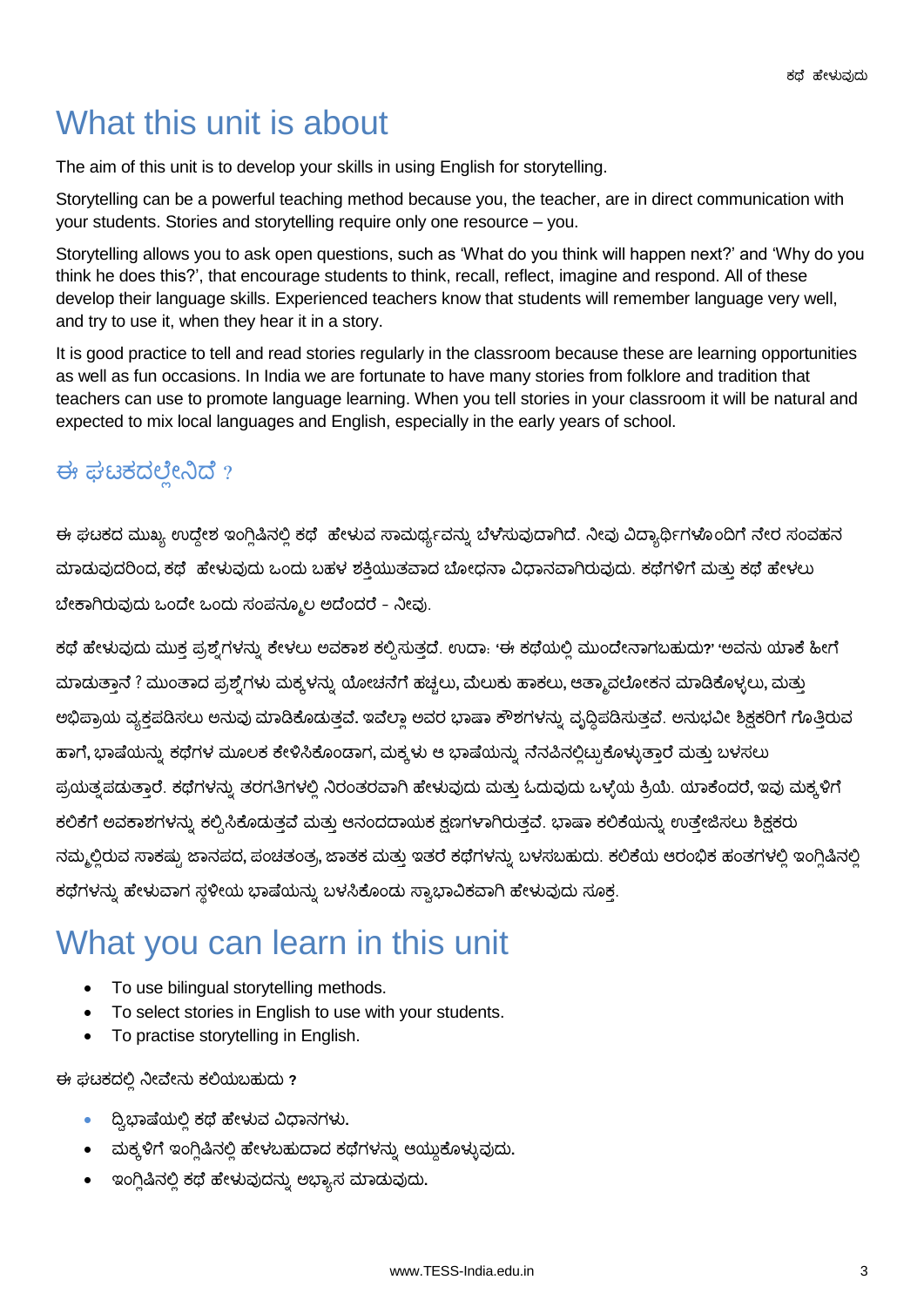Start by reading a story in two languages, in an activity for you.

## **Activity 1: Learning new words**

Read the short story below.

There was a man and he seemed very upset. This **andras**, this man, he went to the **kipo** behind his house ('kipo' is a garden) looking for something. The **andras** got down on his hands and knees and started scratching underneath the **traiandafila**, the roses.

Now the wife of the **andra**, his **yineka**, was upstairs in the house. The **yineka** looked out through the bedroom **parathiro** and saw her **andra** searching for something under the **traiandafila**.

She asked him what he was doing. 'I'm looking for my house keys,' her **andras** shouted.

'Did you lose your house **klidia** down there in the **kipo**, under the **traiandafila**?'

'No,' said her **andras**. 'I didn't lose my **klidia** here under the **traiandafila**, but the light is so much better here!'



## Pause for thought

In this example, the Greek words are explained in different ways – what are these different ways?

How did you make sense of the words that are not explained in the story: 'parathiro' and 'klidia'?

As you read this story, you were learning some new words in Greek: 'man', 'garden', 'roses' and 'wife'. You probably did not struggle to understand the meaning of the Greek words although you have probably never used the language before, because nearly all the words were briefly explained and then immediately used in a familiar context within a simple and entertaining story.

You can teach students English in the same way, adapting a story in any language to introduce English words and phrases.

## **Activity 2: Learning new English words**

Take a very short story or poem that you and your students know well in Kannada. Choose a few English words you could introduce in the story or poem.

Decide how you will introduce the English words. Will you translate them, or explain them in some other way?

You could use pictures to help the students identify and learn the words in English (Figure 1).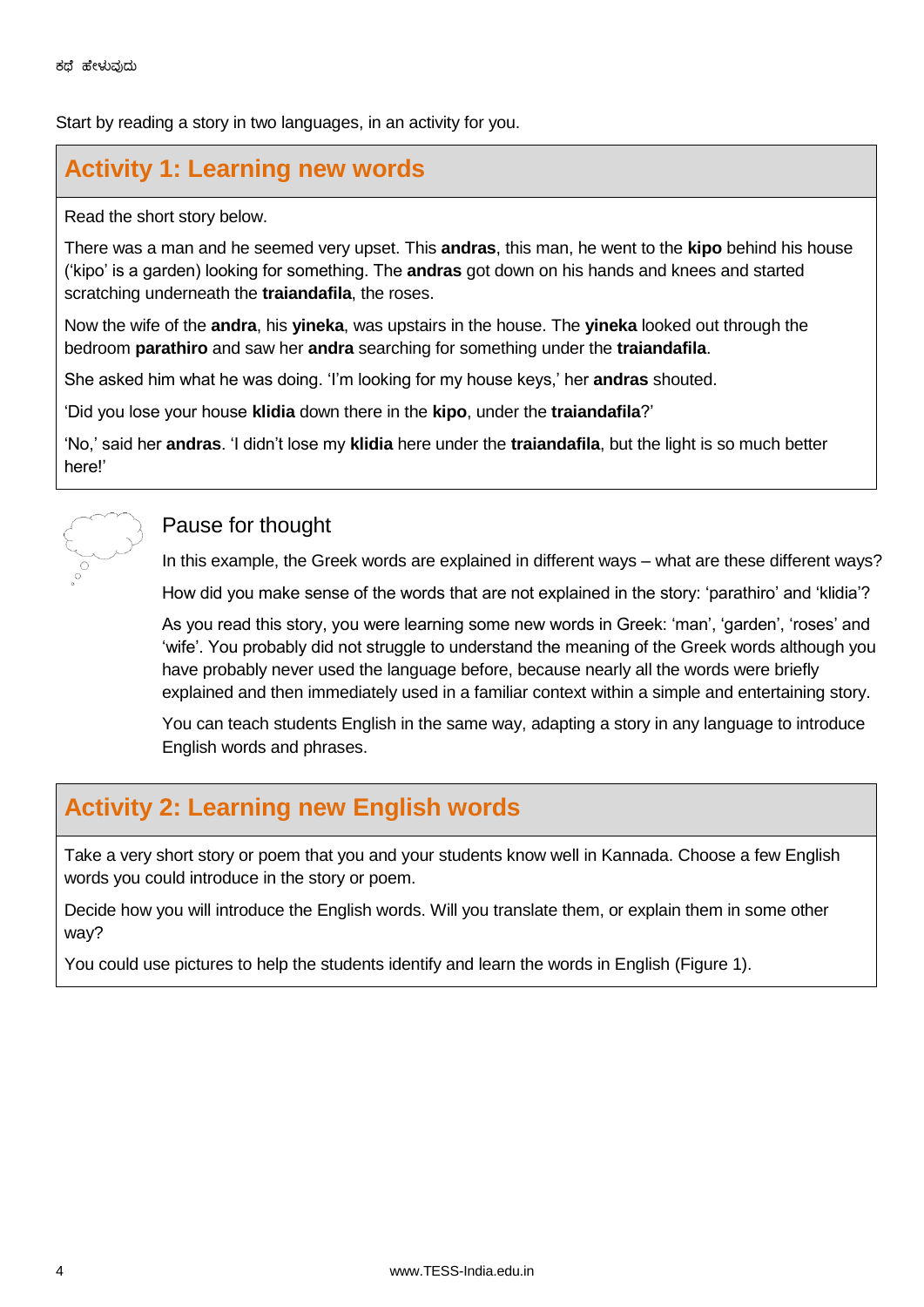

**Figure 1** Using pictures to help the students identify words.

Try out your bilingual story or poem with a colleague. Listen to their feedback and make any changes that will improve the use of English words in the story.

Then try it out with your class. Do they understand the English words? Do they enjoy the story?

#### **2 Using simple stories**

Introducing a small number of English words will help your students to develop confidence in using English. In the case study that comes next, the teacher tells a whole story to her class in English. As you read, think about the benefits and potential risks of this method.

## **Case Study 1: Amina tells a familiar story in English**

*Amina is a teacher in a rural school in Karnataka, where there were no English signboards or newspapers in the community, and no one spoke English.* 

I took the story of 'The Thirsty Crow' from the language textbook. I knew it very well, and so did my students. I wrote out a very simple version of the story in English. I practised telling this simple version of the story aloud to my husband at home. I practised until I felt very confident to tell the English version to my students. I made up some gestures to go with my storytelling.

I told students in Class I the story, using actions and gestures and my voice to convey as much of my meaning as possible. They knew this story very well already, but only in Kannada.

The students sat through my story without saying anything or showing any feeling. I was sure that they had not understood anything. At the end I asked the students in Kannada: 'What story did I tell?' To my surprise, the students were able to identify the story quite well, and they then began to tell the story in their own words in Kannada!

I realised that the students had not understood all the English words that had been spoken, but were able to make a number of good guesses. Because I used actions and gestures, they knew that I was telling a story and they guessed that it was a story they knew. I wrote on the board the key English words from the story: 'crow', 'drink', 'water', 'stones', 'pot' and 'thirsty'. I read the words out and the students repeated them after me. I let them draw pictures for these words and label them.

Now, before I tell a story in English, I speak and write out the key words on the board. Sometimes I also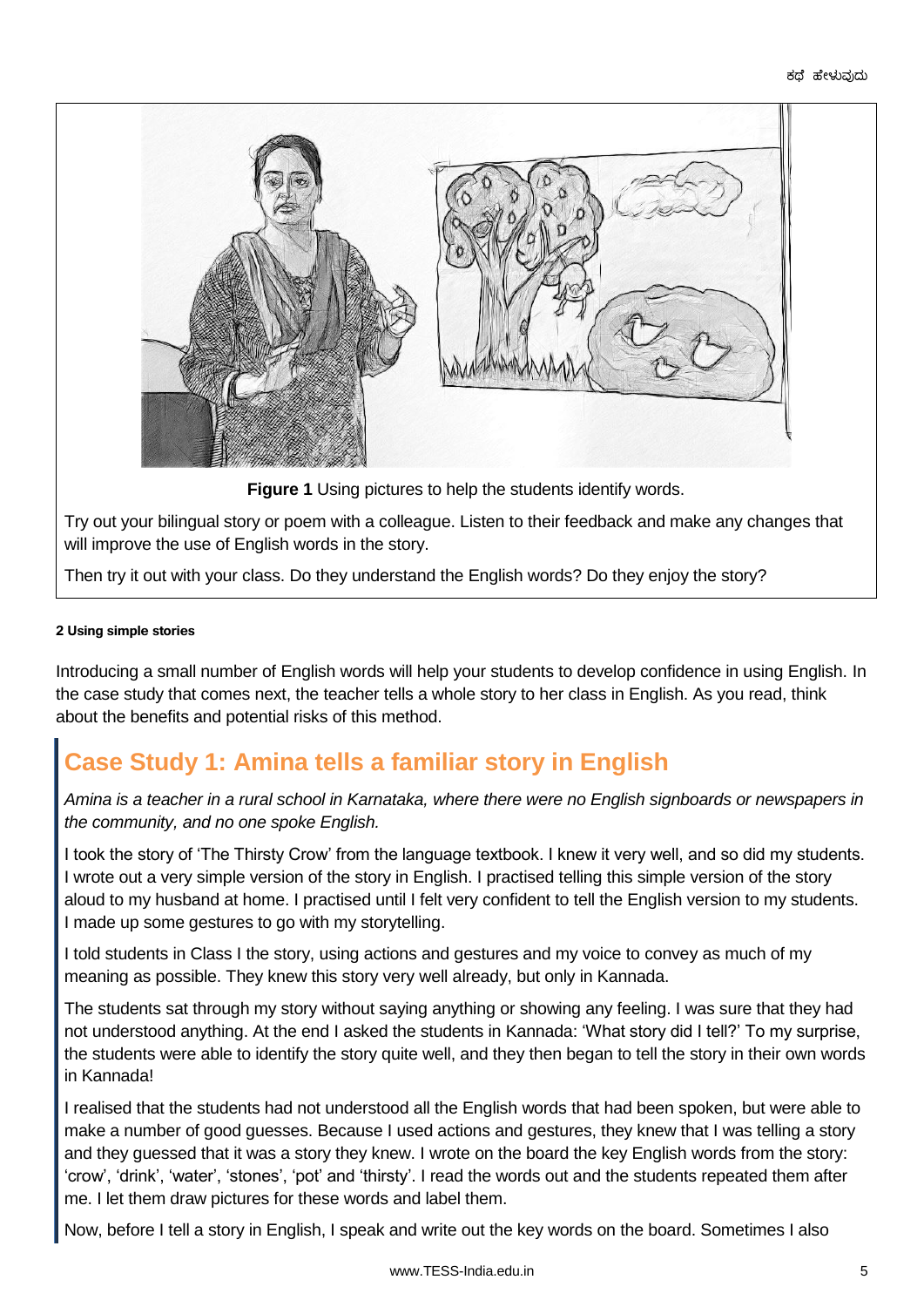ಕಥೆ ಹೇಳುವುದು

#### prepare pictures for a story (Figure 2).



**Figure 2** Using pictures to tell a story.

I realise my method takes some time to organise and prepare. But I have found that it is worthwhile, not just for students. My own English confidence is slowly improving. Also, storytelling has helped my management of the classroom.



## Pause for thought

Amina realised that her students could understand a lot more English than she thought. Do you think this is true for your students? How would you find out?

## Activity 3: Practising a story

Read the short story in English. Read it more than once. Underline or circle any words you are not sure of, and look these up in a dictionary. Read it aloud to yourself, or to someone in your family.

#### **'The Moon and His Two Wives'**

Did you know that the Moon has two wives?

One is an excellent cook. When the Moon visits her, she makes him many, many delicious plates of food. She cooks and he eats. She cooks and he eats. She cooks and he eats. And he gets fatter and fatter until he is entirely round and he can't eat any more.

When he can't eat any more, he goes off to see his other wife. She is an excellent storyteller. And when he visits her she tells him many, many exciting stories. Day and night, night and day, he sits and listens. And he is so busy listening that he forgets to eat. So he gets thinner and thinner until he is just a tiny crescent.

Then he gets hungry, and so he goes to see his cook-wife again.

After you have read the story several times, try to tell it aloud without looking at the text.

Can you put any gestures to some of the words? Try telling the story, without reading it, to someone else at school or at home.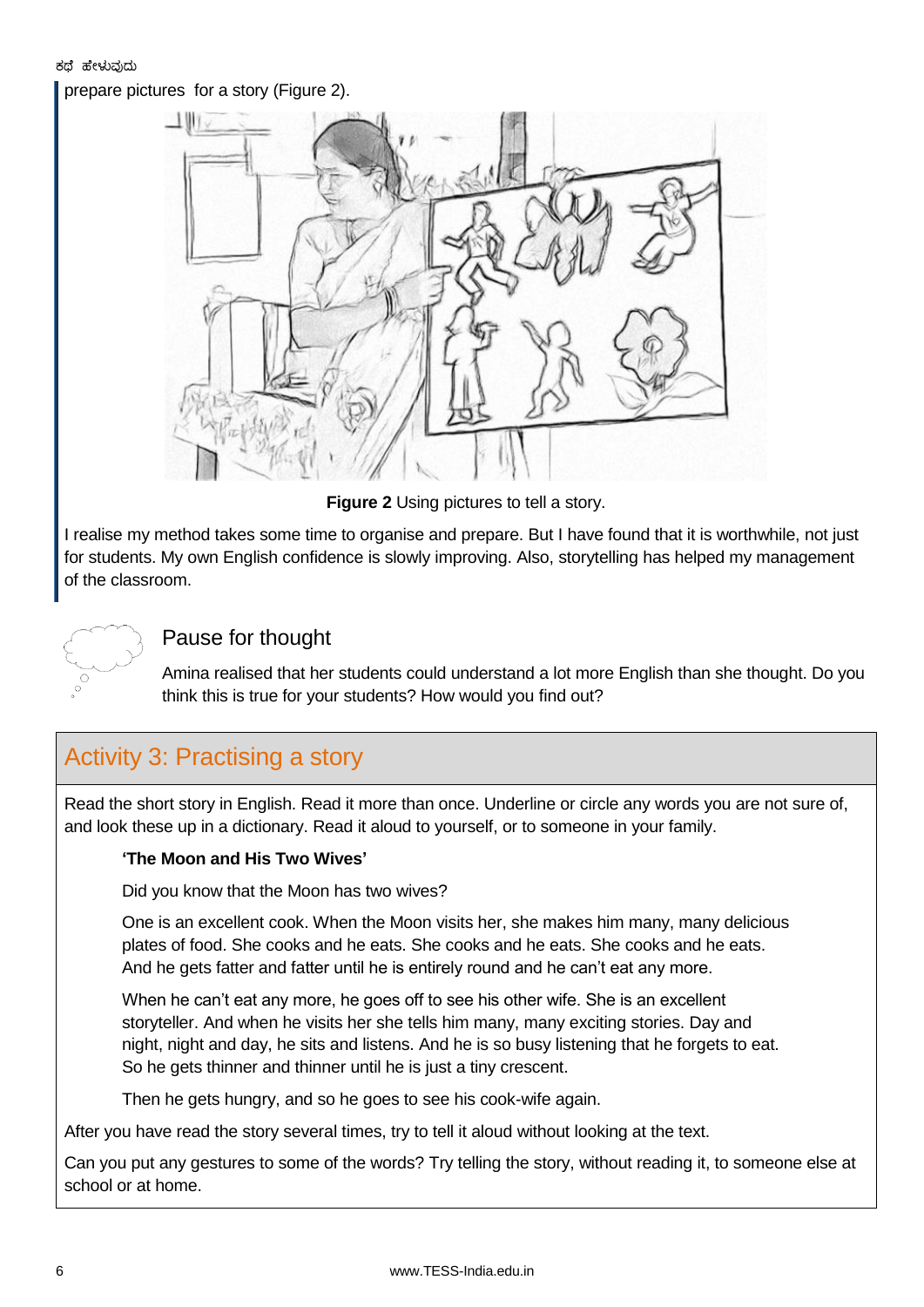## Pause for thought

What does this story teach about language and about the natural world?

This very short story introduces some interesting vocabulary such as 'excellent', 'delicious' and 'exciting'. It also introduces an astronomical term: crescent. It introduces the opposite words: fat and thin. The story has repeating phrases such as 'day and night, night and day', 'fatter and fatter', and 'thinner and thinner'. You can use these ideas as starting points to explore language. For example, you can think of other opposite words such as 'bigger' and 'smaller'. You can think of words that have the same meaning, such as 'excellent', 'outstanding' or 'first-rate'.

Traditional stories often have gender stereotypes, such as the husband and wife roles in 'The Moon and His Two Wives'. How would you talk to students about this? Think of ways to make the story less stereotypical. For example, the moon could cook for his wife and eat so much of his own food that he becomes fat. Or the moon could have two friends instead of two wives.

Of course, there is a scientific explanation for why the moon changes shape. Do you think the story 'The Moon and His Two Wives' could cause students to develop misconceptions? Would you introduce the astronomical concepts at the same time as you tell this story? You can talk to students about the differences between the scientific way of explaining the world and the folk story way of explaining what we see around us. You can also use this opportunity to ask the students if they have different versions of this story in their communities, or tell them to narrate stories they have heard from their community that seek to explain the natural world. Encourage them to use English words while narrating.

Think of other traditional stories that you know. Do they have interesting words and patterns of language? Do they present problems of stereotyping and scientific misconceptions?

# 3 Storytelling in the classroom

Now try this activity.

## Activity 4: Tell a story in simple English

Choose a very short story your students already know well. It could be a story everyone knows from life, or from the textbook. It is helpful if the story has a repeating word or phrase, as this gives you and students more opportunities to practice.

Prepare a very simple English version of this story. Before you tell the story to students, practise it at home, or practise with a fellow teacher.

You can use word cards for key vocabulary in the story, or write these words on the blackboard.

Now read the lesson plan in Resource 1. Adapt it to suit your classroom, the needs of your students and your own professional development.

With students, tell the story slowly. Use pictures or gestures to mime the story as you speak. Let students guess at the meaning of your words.

After you tell the story, let the students practise telling it themselves. If there are students with hearing problems in your class, let other students mime the story to them.

Let the session be enjoyable. You do not need to attach any language drills or writing practise to the storytelling.

After a storytelling session, make brief notes about individual students, using criteria such as: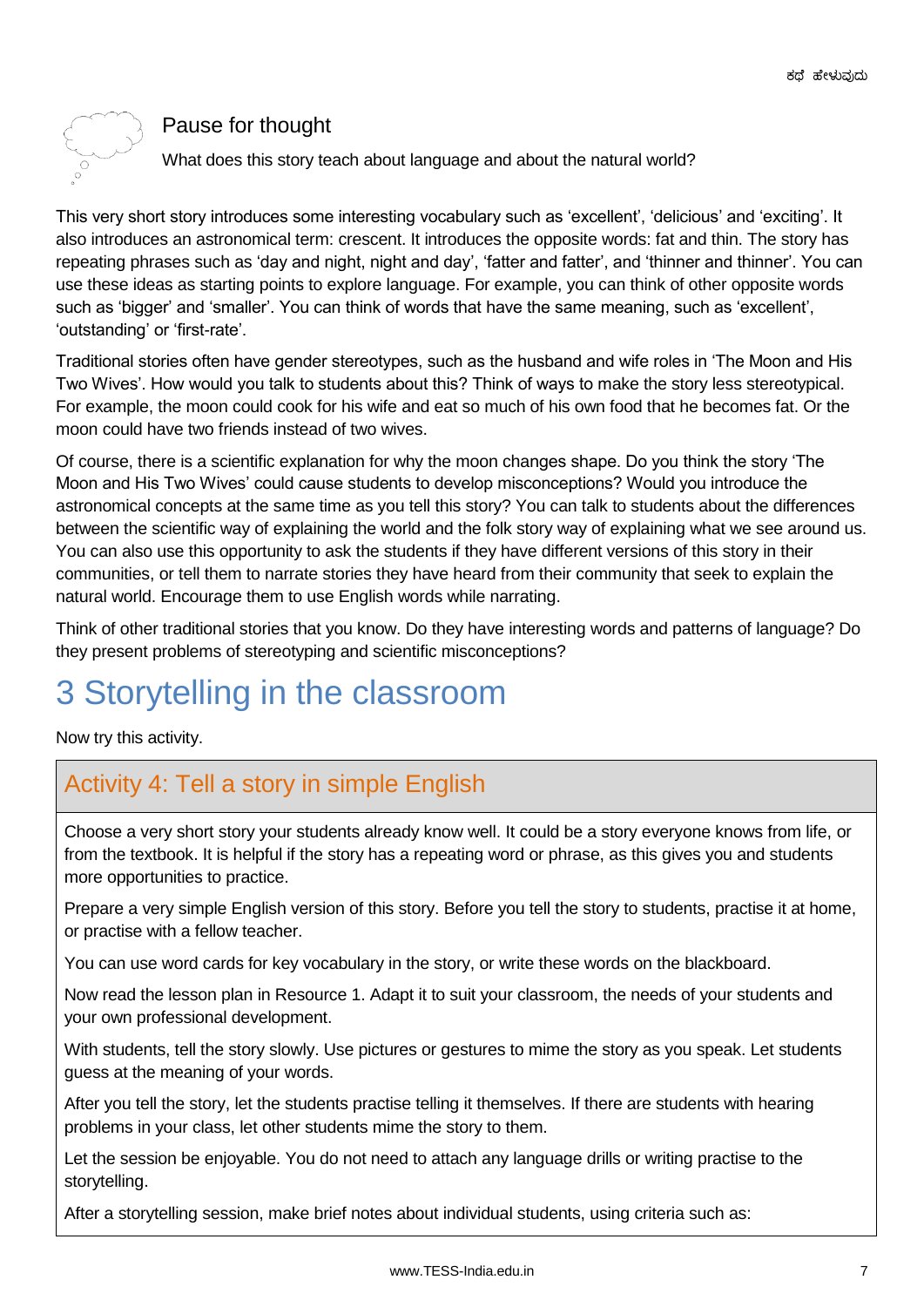- listens carefully
- shows involvement (comments, asks questions)
- is able to use some English words and phrases in a story
- is able to tell a story partly in English
- is able to tell a story in English.

You can do this for small groups of students throughout the year.

## Activity 5: Preparing for storytelling in the classroom



A teacher tells a story without referring to the text.

To gather the class together and prepare students to listen to a story, you can ring a story time bell or beat a story time drum. You can say a rhyme or sing a version of 'If You're Happy and You Know It':

If you want to hear a story, clap your hands! If you want to hear a story, clap your hands! If you want to hear a story, if you want to hear a story, If you want to hear a story, clap your hands!

Practise and use these English phrases for storytelling in your classroom:

- 'It's story time!'
- 'Sit down, everyone.'
- 'Are you ready?'
- 'Is everyone ready to listen?'
- 'Are you ready to listen?'
- 'Listen to me.'
- 'Who is listening?'
- 'Repeat after me …'
- 'Say it with me …'
- 'Let's say together …'/'Say it with me …'
- 'Now you say it.'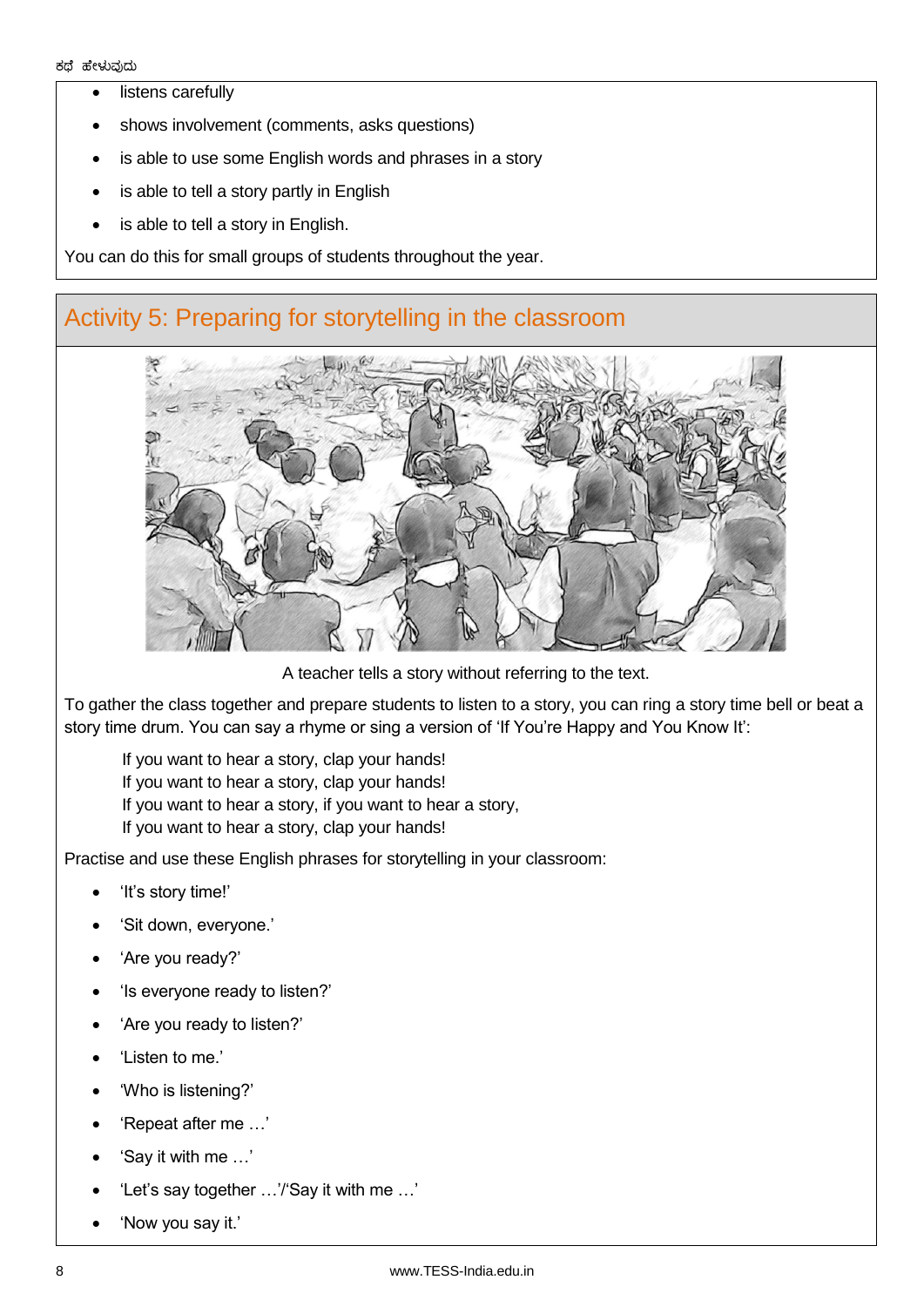- 'You are good listeners!'
- 'You are good storytellers!'

If you set in place such routines, managing a large class and/or multigrade class for storytelling becomes easier, and students can join in and practise English with you.

See Resource 2, 'Storytelling, songs, role play and drama', to learn more about extending the potential of stories in your classroom.



Video: Storytelling, songs, role play and drama

## 4 Summary

In this unit the focus has been on learning and using English through storytelling with the students in your class. Through stories, we can start to use a new language in a familiar context.

In the classroom, storytelling and reading stories aloud are key elements of language teaching. Creating, recalling and repeating stories are a learning process for teachers as well as for students. The ability to tell a story in an interesting and lively way is an important teaching skill. A good story is entertaining, of course, but it can also hold students' attention while they learn important concepts, attitudes and language skills. Telling and listening to stories is a pleasurable activity that can bring teachers and students together in a shared experience.

## ಸಹರಹಂವ

ನಿಮ್ಮ ತರಗತಿಯ ವಿದ್ಯಾರ್ಥಿಗಳ ಜೊತೆ ಕಥೆ ಹೇಳುವುದರ ಮೂಲಕ ಇಂಗ್ಲಿಷನ್ನು ಬಳಸುವುದು ಮತ್ತು ಕಲಿಯುವುದು ಹೇಗೆ ಎಂಬುದನ್ನು ಈ ಘಟಕದಲ್ಲಿ ಗಮನಿಸಲಾಗಿದೆ. ಕಥೆಗಳ ಮೂಲಕ ಹೊಸದಾದ ಭಾಷೆಯೊಂದನ್ನು ಪರಿಚಿತ ಸನ್ನಿವೇಶದಲ್ಲಿ ಬಳಸುವುದು ಸಾಧ್ಯ. ತರಗತಿಯಲ್ಲಿ ಕಥೆ ಹೇಳುವುದು ಮತು ಕಥೆಗಳನ್ನು ಗಟ್ಟಿಯಾಗಿ ಓದುವುದು, ಭಾಷಾ ಬೋಧನಾ ವಿಧಾನದ ಅವಶ್ಯ ಲಕ್ಷಣವಾಗಿದೆ. ಕಥೆಗಳನ್ನು ಸೃಷ್ಟಿಸುವುದು, ಮೆಲುಕು ಹಾಕುವುದು ಮತ್ತು ಪುನರ್ಮನನ ಮಾಡುವುದು ಶಿಕ್ಷಕರಿಗೆ ಹಾಗೂ ವಿದ್ಯಾರ್ಥಿಗಳಿಗೆ ಕಲಿಕಾ ಪ್ರಕ್ರಿಯೆಯ ಒಂದು ಭಾಗ. ಆಸಕ್ತಿದಾಯಕವಾಗಿ, ಜೀವಂತಿಕೆಯಿಂದ ಕಥೆ ಹೇಳುವುದು, ಬೋಧನಾ ಕೌಶಲದ ಒಂದು ಪ್ರಮುಖ ಅಂಗ. ಒಳ್ಳೆಯ ಕಥೆ ಮನರಂಜನಾತ್ಮಕವಾಗಿರುತ್ತದೆ, ಅಲ್ಲದೇ, ಮಕ್ಕಳ ಗಮನವನ್ನು ಕೇಂದ್ರೀಕರಿಸುತ್ತದೆ ಮತ್ತು ಅನೇಕ ಮುಖ್ಯ ವಿಚಾರಗಳನ್ನು, ಮೌಲ್ಯಗಳನ್ನು ತಿಳಿಹೇಳುತದೆ ಹಾಗೂ ಭಾಷಾ ಕೌಶಲಗಳನ್ನು ಉತೇಜಿಸುತದೆ. ಕಥೆ ಹೇಳುವುದು ಮತು ಕೇಳುವುದು ಒಂದು ಆನಂದದಾಯಕ ಚಟುವಟಿಕೆ. ಅದು ಶಿಕ್ಷಕರನ್ನು ಮತು ವಿದ್ಯಾರ್ಥಿಗಳನ್ನು ಒಂದುಗೂಡಿಸುವ ಅದ್ಭುತ ಕಲಿಕಾ ಅನುಭವ.

Other Elementary English teacher development units on this topic are:

- *Songs, rhymes and word play*
- *Shared reading*
- *Planning around a text*
- *Developing and monitoring reading*
- *Promoting the reading environment.*

# **Resources**

## Resource 1: Lesson plan for storytelling

Adapt this plan for your own class.

Here are some issues to consider as you choose a story and plan to tell it.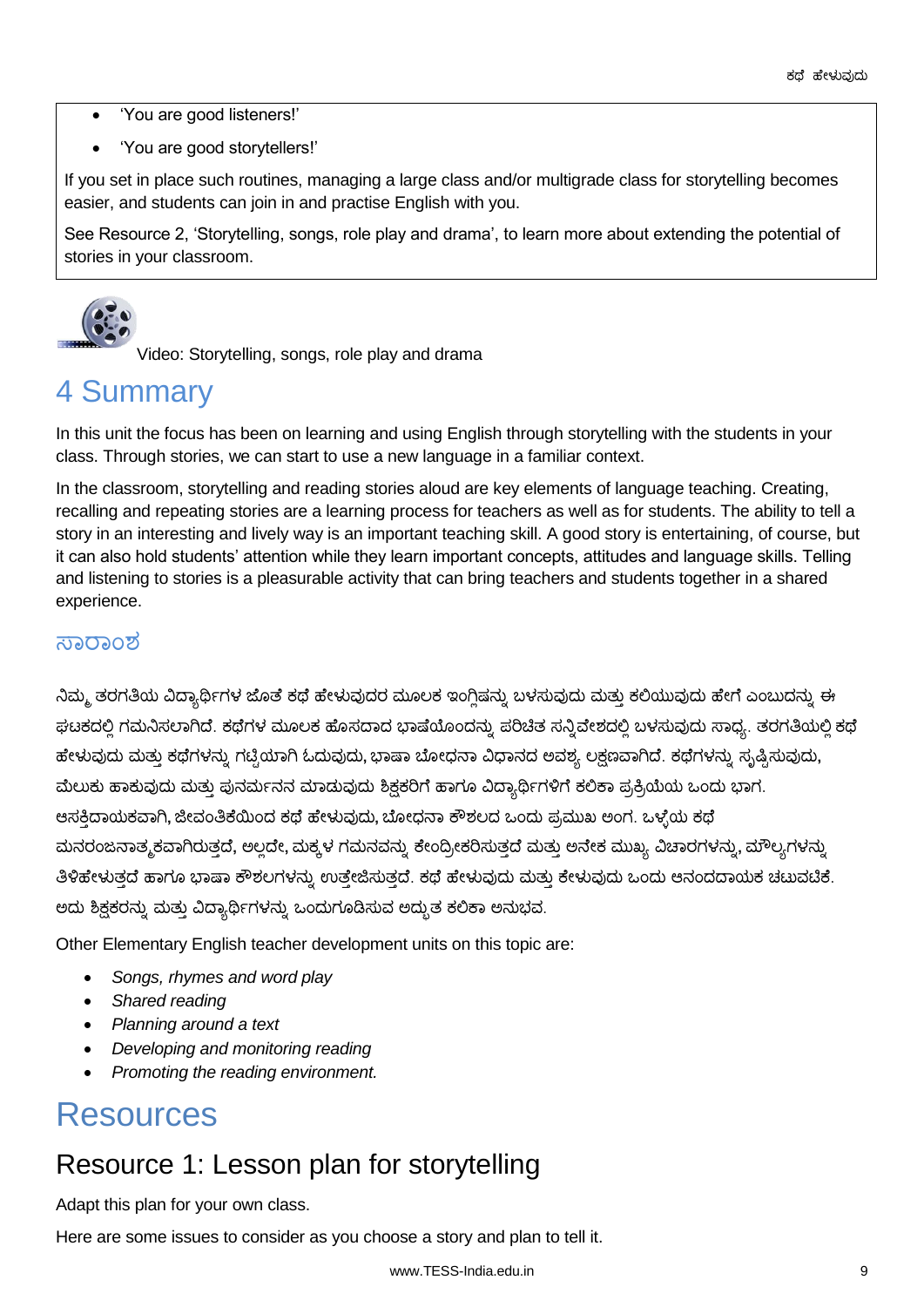#### ಕಥೆ ಹೇಳುವುದು

Choose a story you know well and that your students know well in Kannada or their local language. It can be from a book, but you will need to tell it aloud without the book. The story might be linked to a topic in your textbook, or it might be linked to a local festival or community event. The story might be important to students' experiences in a general way, or it might develop their knowledge in a specific subject area such as science, history or geography. Perhaps the story has a moral message that you feel is important for students to learn. Perhaps you will choose a traditional tale. Why is this story a good one for your class?

- Consider the story in terms of its length. Can it be told in a short space of time?
- Consider the story in terms of complexity. Does it use familiar or unfamiliar words and phrases?
- Where in the story will you be able to stop and invite students to join in with you or repeat after you?
- Consider whether the story is inclusive from the perspective of marginalised groups. Will any student feel left out or embarrassed by the story?
- Think about what props or pictures you have or you need to make, to help the story come alive for the students. Will you need, for instance, pictures of a hat, a broom or a lamp? Or will you use real objects?

## **Preparation**

- Choose a story you know well.
- Prepare a simple version of the story in English.
- Practise telling it, so that you are confident.
- Select key words and phrases. Choose words and phrases that are important to the story and are repeated in the story, so that students have more than one opportunity to listen and practise them. Make these words and phrases memorable and manageable, so that students will enjoy learning them.
- Write the key words and phrases in English on word cards.
- Make pictures (draw them or cut them out of a magazine) to match the word cards. Or use objects, such as a hat, broom or pot.
- Practise telling the story using the word cards and pictures or objects.
- Find moments in the story where you can stop and ask students to repeat after you, or to join in a repeating phrase.
- Decide how you will prepare the students to listen to the story (rhyme, song, drum, bell or other method).

#### In the lesson

- Prepare the students for a story so that they are all listening (ring a bell, beat a drum, clap).
- Tell them they will hear a story in English and practise English together with you.
- Tell the story. Speak slowly. Use gestures and facial expressions. Show the word cards, pictures or objects. Encourage students to repeat and join in.
- Practise together the repeating words or phrases in English, matching words with pictures or objects.

#### After the story

- Keep the English words and phrases on the wall so that students can continue to read and practise them.
- Encourage the students to retell the story in English.
- When you tell the story again, ask the students questions such as 'Now, what happened next?', 'Where did that happen?' or 'Who did that?' Take this as an opportunity to assess students' understanding.

## Resource 2: Storytelling, songs, role play and drama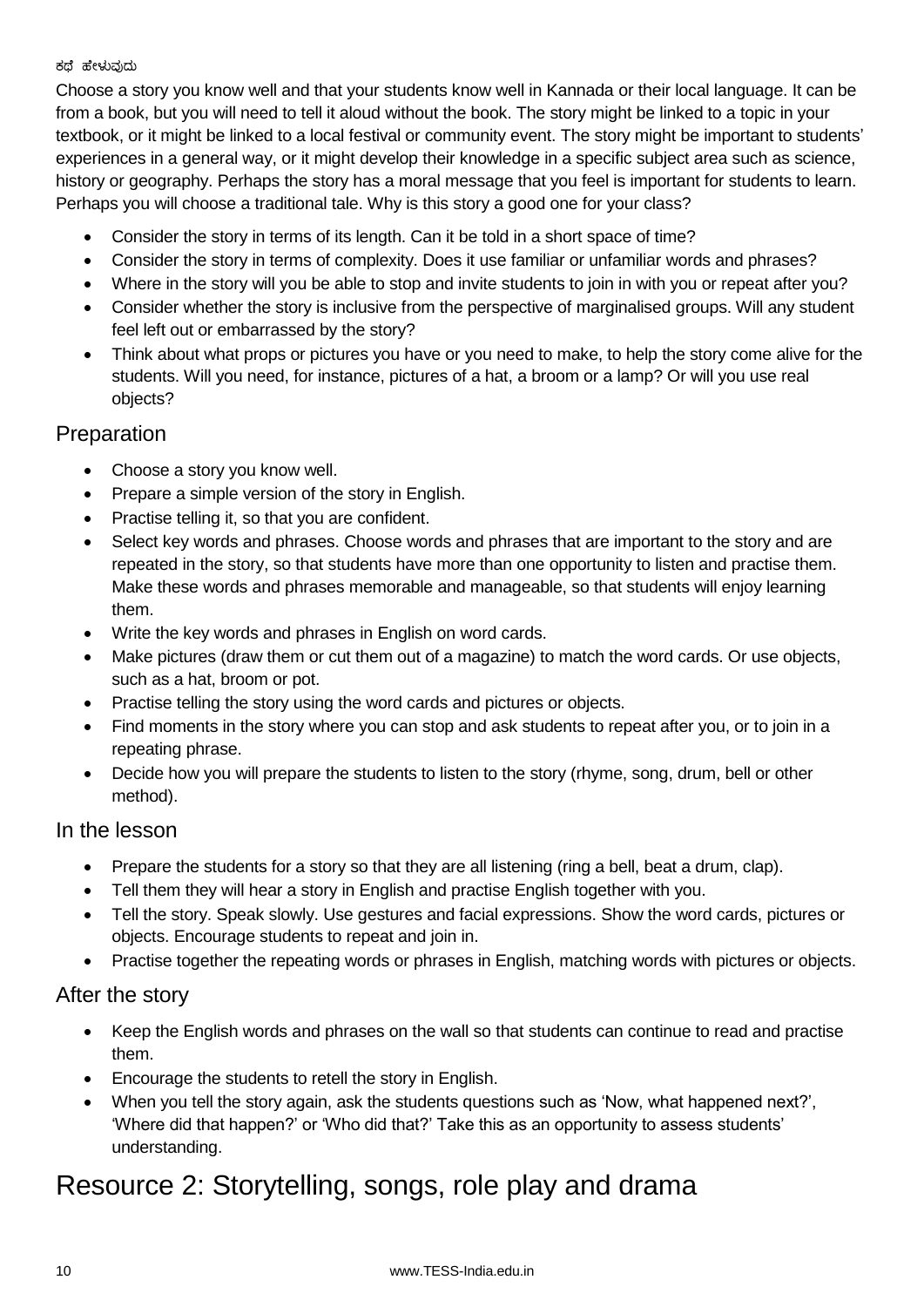Students learn best when they are actively engaged in the learning experience. Your students can deepen their understanding of a topic by interacting with others and sharing their ideas. Storytelling, songs, role play and drama are some of the methods that can be used across a range of curriculum areas, including maths and science.

## **Storytelling**

Stories help us make sense of our lives. Many traditional stories have been passed down from generation to generation. They were told to us when we were young and explain some of the rules and values of the society that we were born into.

Stories are a very powerful medium in the classroom: they can:

- be entertaining, exciting and stimulating
- take us from everyday life into fantasy worlds
- be challenging
- stimulate thinking about new ideas
- help explore feelings
- help to think through problems in a context that is detached from reality and therefore less threatening.

When you tell stories, be sure to make eye contact with students. They will enjoy it if you use different voices for different characters and vary the volume and tone of your voice by whispering or shouting at appropriate times, for example. Practise the key events of the story so that you can tell it orally, without a book, in your own words. You can bring in props such as objects or clothes to bring the story to life in the classroom. When you introduce a story, be sure to explain its purpose and alert students to what they might learn. You may need to introduce key vocabulary or alert them to the concepts that underpin the story. You may also consider bringing a traditional storyteller into school, but remember to ensure that what is to be learnt is clear to both the storyteller and the students.

Storytelling can prompt a number of student activities beyond listening. Students can be asked to note down all the colours mentioned in the story, draw pictures, recall key events, generate dialogue or change the ending. They can be divided into groups and given pictures or props to retell the story from another perspective. By analysing a story, students can be asked to identify fact from fiction, debate scientific explanations for phenomena or solve mathematical problems.

Asking the students to devise their own stories is a very powerful tool. If you give them structure, content and language to work within, the students can tell their own stories, even about quite difficult ideas in maths and science. In effect they are playing with ideas, exploring meaning and making the abstract understandable through the metaphor of their stories.

#### Songs

The use of songs and music in the classroom may allow different students to contribute, succeed and excel. Singing together has a bonding effect and can help to make all students feel included because individual performance is not in focus. The rhyme and rhythm in songs makes them easy to remember and helps language and speech development.

You may not be a confident singer yourself, but you are sure to have good singers in the class that you can call on to help you. You can use movement and gestures to enliven the song and help to convey meaning. You can use songs you know and change the words to fit your purpose. Songs are also a useful way to memorise and retain information – even formulas and lists can be put into a song or poem format. Your students might be quite inventive at generating songs or chants for revision purposes.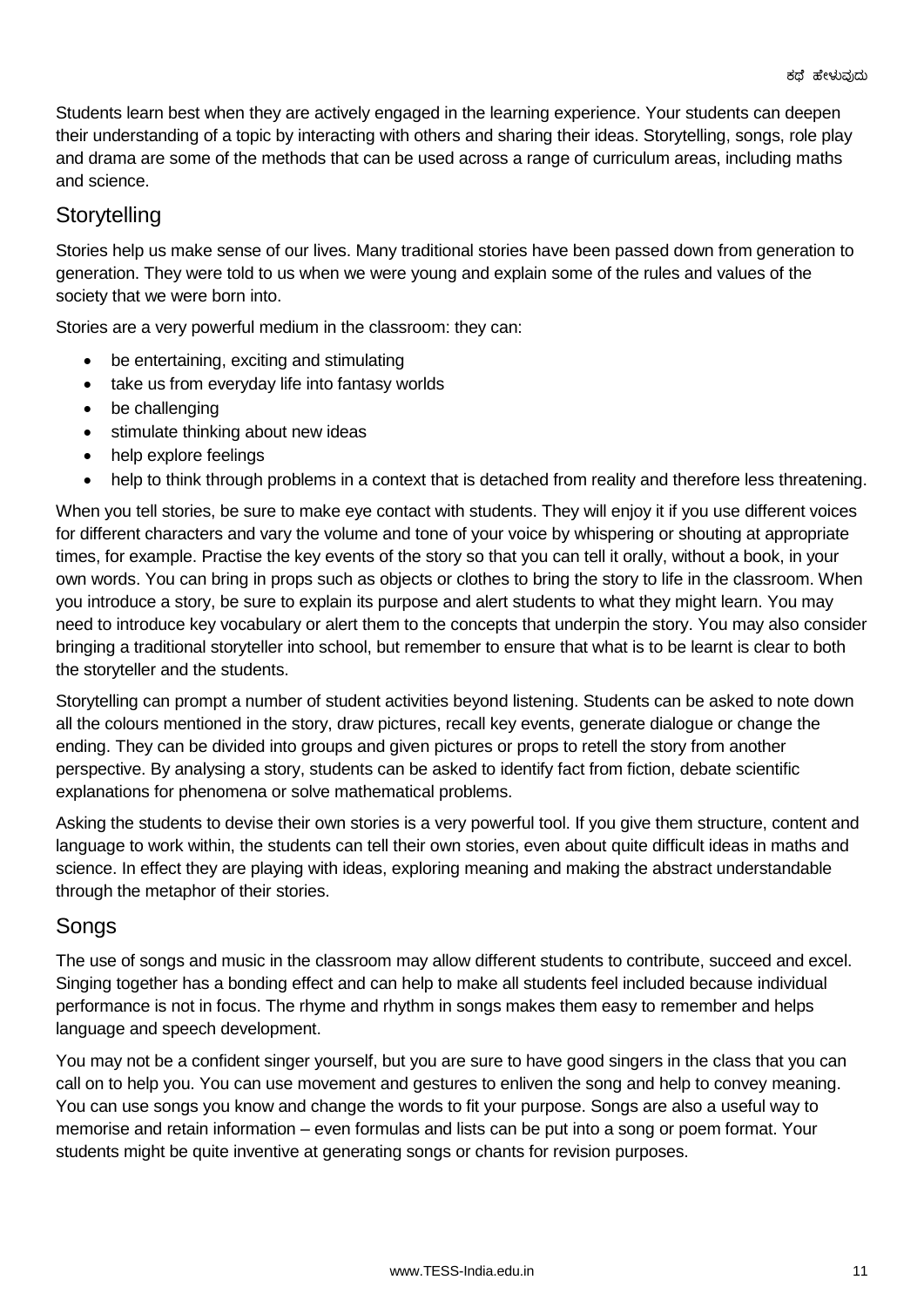#### ಕಥೆ ಹೇಳುವುದು

#### Role play

Role play is when students have a role to play and, during a small scenario, they speak and act in that role, adopting the behaviours and motives of the character they are playing. No script is provided but it is important that students are given enough information by the teacher to be able to assume the role. The students enacting the roles should also be encouraged to express their thoughts and feelings spontaneously.

Role play has a number of advantages, because it:

- explores real-life situations to develop understandings of other people's feelings
- promotes development of decision making skills
- actively engages students in learning and enables all students to make a contribution
- promotes a higher level of thinking.

Role play can help younger students develop confidence to speak in different social situations, for example, pretending to shop in a store, provide tourists with directions to a local monument or purchase a ticket. You can set up simple scenes with a few props and signs, such as 'Café', 'Doctor's Surgery' or 'Garage'. Ask your students, 'Who works here?', 'What do they say?' and 'What do we ask them?', and encourage them to interact in role these areas, observing their language use.

Role play can develop older students' life skills. For example, in class, you may be exploring how to resolve conflict. Rather than use an actual incident from your school or your community, you can describe a similar but detached scenario that exposes the same issues. Assign students to roles or ask them to choose one for themselves. You may give them planning time or just ask them to role play immediately. The role play can be performed to the class, or students could work in small groups so that no group is being watched. Note that the purpose of this activity is the experience of role playing and what it exposes; you are not looking for polished performances or Bollywood actor awards.

It is also possible to use role play in science and maths. Students can model the behaviours of atoms, taking on characteristics of particles in their interactions with each other or changing their behaviours to show the impact of heat or light. In maths, students can role play angles and shapes to discover their qualities and combinations.

## Drama

Using drama in the classroom is a good strategy to motivate most students. Drama develops skills and confidence, and can also be used to assess what your students understand about a topic. A drama about students' understanding of how the brain works could use pretend telephones to show how messages go from the brain to the ears, eyes, nose, hands and mouth, and back again. Or a short, fun drama on the terrible consequences of forgetting how to subtract numbers could fix the correct methods in young students' minds.

Drama often builds towards a performance to the rest of the class, the school or to the parents and the local community. This goal will give students something to work towards and motivate them. The whole class should be involved in the creative process of producing a drama. It is important that differences in confidence levels are considered. Not everyone has to be an actor; students can contribute in other ways (organising, costumes, props, stage hands) that may relate more closely to their talents and personality.

It is important to consider why you are using drama to help your students learn. Is it to develop language (e.g. asking and answering questions), subject knowledge (e.g. environmental impact of mining), or to build specific skills (e.g. team work)? Be careful not to let the learning purpose of drama be lost in the goal of the performance.

# Additional resources

- Karadi Tales:<http://www.karaditales.com/>
- National Book Trust India:<http://www.nbtindia.gov.in/>